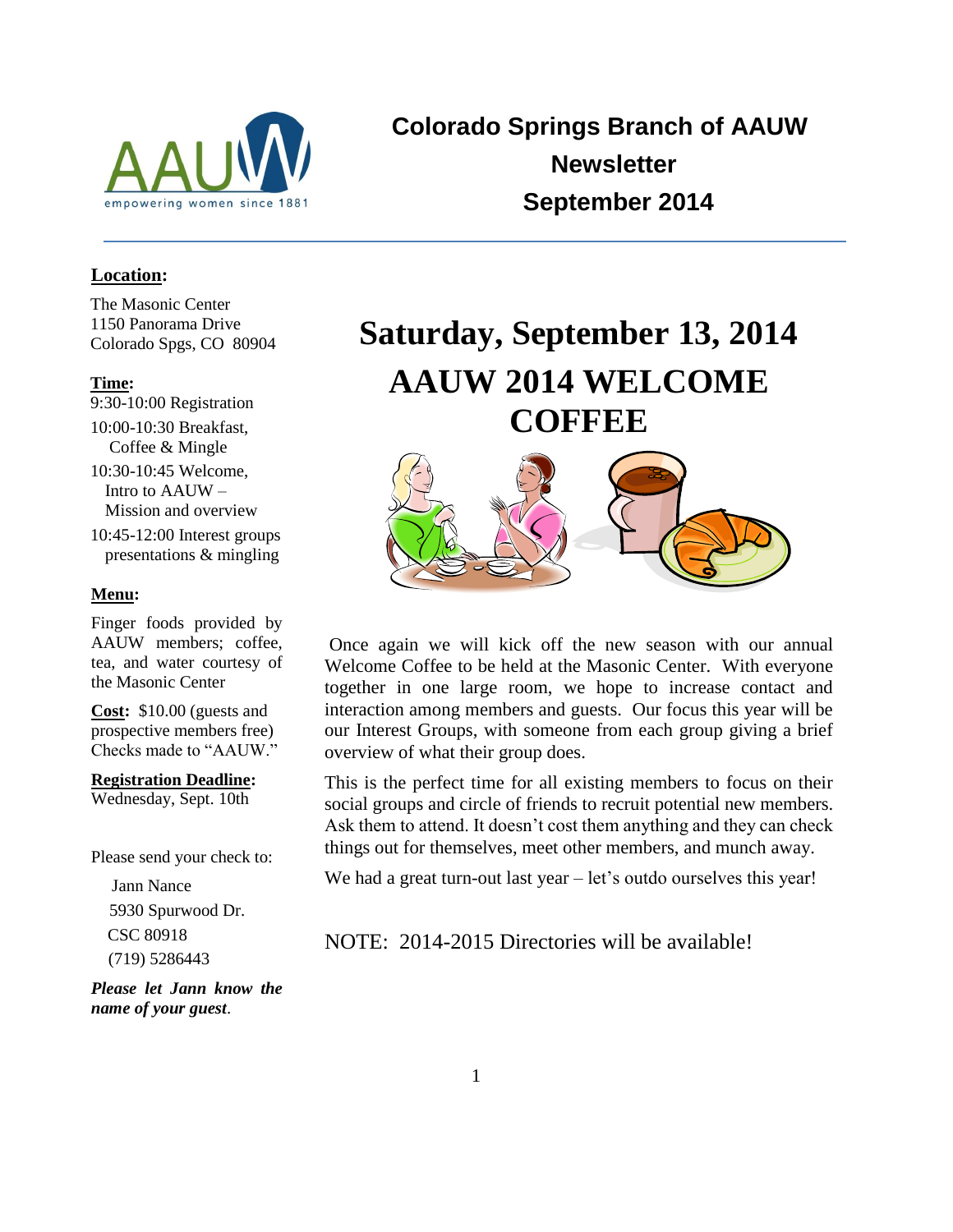# **AAUW President's Message**

As our AAUW year gets started, I am honored to serve as president of our Colorado Springs Branch. Our branch is a strong branch with many accomplished and thoughtful women. I encourage all members to get involved in ways that will be meaningful for you.

This year we have two goals that will guide our work:

-To explore ways to provide balance in our focus of providing interesting and meaningful programs/social time with addressing the mission of AAUW and public policy issues.

-To find ways to collaborate/partner with other women's organizations in the Pikes Peak region to plan events including International Women's Day on March 7, 2015 that address and celebrate women's issues.

Thanks to the Program Committee led by Jann Nance and Caryl Schrab, we again have an exciting list of speakers for our branch meetings. Remember that all branch meetings are open to guests, including husbands. We encourage all members to attend branch meetings and to become involved in one or more interest groups. Try out a new one this year!

Our Authors' Day is November 15 at The Pinery. Thanks to the Authors' Day Committee for its active involvement in selecting authors and in planning ways to publicize the event. Publicity is coming out soon!

Thanks to all members who have paid their dues. This year we will have to watch expenses very closely in order to ensure that we end the year in the black.

Be sure to read Cara Koch's Public Policy Report. She is already hard at work planning events this year that will address issues relevant to women and girls in our state and in our community.

I look forward to an exciting, worthwhile year with everyone!

*Judy Casey* 

# **Note from membership**

Goals for the national and local branch are again to recruit and retain members. Do you have a friend who would be interested in doing her part to move forward equity for women and girls? Think about how far the roles of women have changed in the past half century. We do not want to lose ground and we don't want to stand still. Bring your friend to a branch meeting so she can learn about what we are doing in the community.

Remember your first day of school or the first day of a new job? How uncomfortable it was not knowing anyone? I'll bet you remember the very first person who befriended you. Let's try to make everyone feel welcome, especially those new members. Even if they are not new members, you can get to know them. We have a variety of interest groups. Find out what their interests are and connect them with someone who is also interested in that group. Let's all go out of our way to make our branch the "friendliest AAUW branch" in the state.

*Lois Boschee,* VP Membership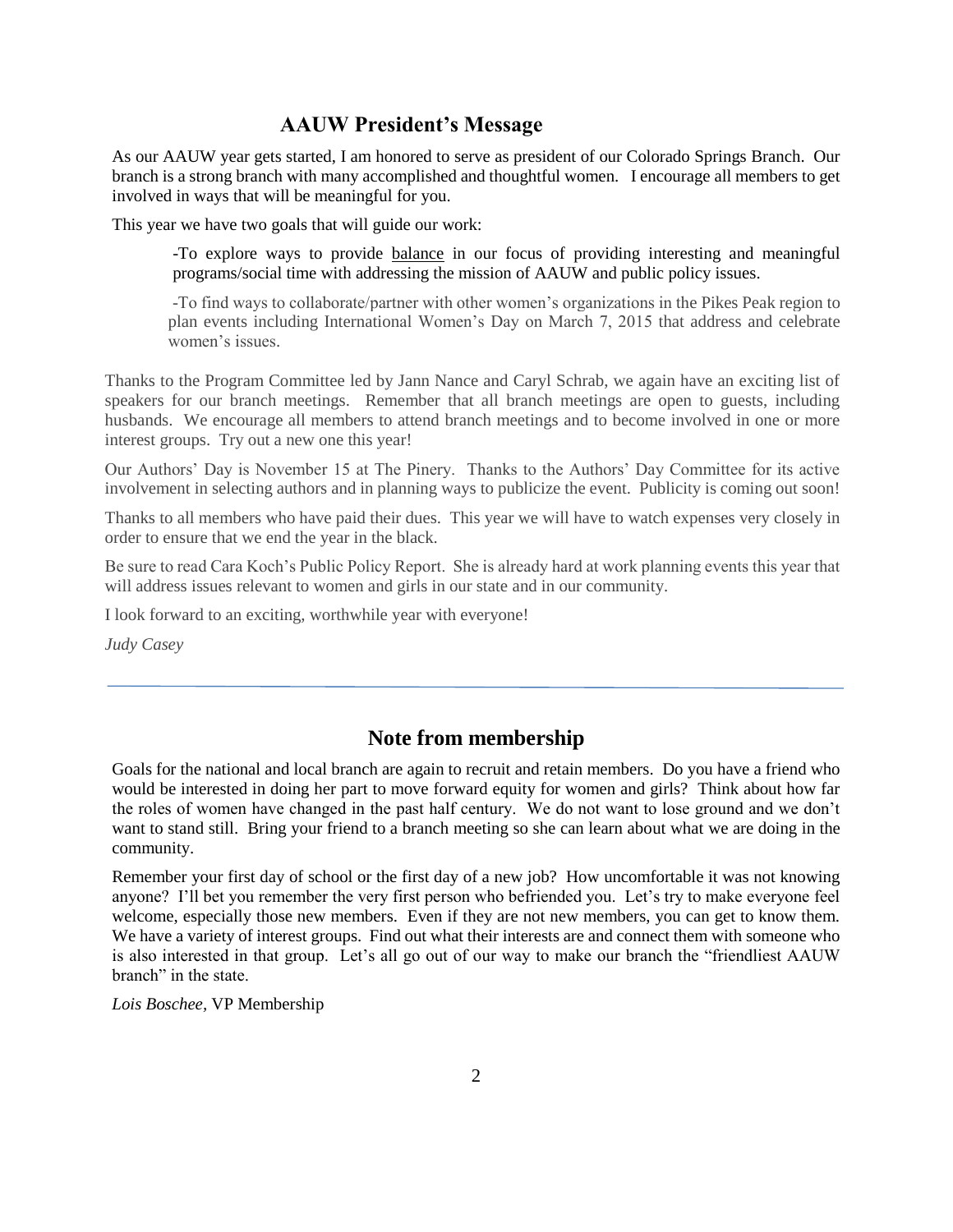

#### **TWO AREAS OF FOCUS FOR 2014/15**

The Public Policy Interest Group has chosen two major areas of focus this year:

#### **Early Childhood**

There is currently a child care crisis in Colorado, with only 46% of the children under 6 years who need child care having licensed space available to them. The average annual cost of full time infant care in a center in El Paso County is \$12,736. Because child care is so critical to the economic self-sufficiency of women, we decided this is a top priority issue for AAUW.

Our Colorado Springs AAUW Branch is partnering with the Pikes Peak Early Childhood Council (**Alliance For Kids**),**Pikes Peak United Way**, **EPIC** (Executives Partnering to Invest In Children) and **Pikes Peak Library District** to participate in the national Public Engagement Campaign about the importance of Early Childhood and the future of our nation. We expect that other organizations will be joining the effort as well.

As part of this effort, Colorado Springs AAUW has been selected as the lead agency to sponsor a pre-screening launch of the documentary, *The Raising of America,* which will be airing on PBS sometime this winter. Watch for the Launch date to be announced.

Several members of the Public Policy Interest Group attended the July 15<sup>th</sup> Women's Foundation presentation of their current research project addressing the high cost of childcare in Colorado. Read the report at <http://www.qualistar.org/child-care-cost.html>

#### **Privatization of Public Education**

Members of the Public Policy group who are on the Program Committee are working on the January Program, which will feature a documentary entitled *Rise Above The Mark,*  which brings to light some of the challenges to public education.

#### **Voted Ed/Ballot Issues**

With the election coming up, the Public Policy Committee will be partnering with the **League of Women Voters** to sponsor a public presentation about issues that will be on the ballot. It will be held on **October 6 from 9:30 am to noon at the East Library Community Room**.

We are also stressing the importance of voting in ALL elections, including non-presidential ones. Unfortunately, a small fraction of the electorate has determined election outcomes in recent elections when it is not a presidential election year. NOTE: Voter registration can be done online at [www.GoVoteColorado.com.](http://www.govotecolorado.com/)

#### **BECOME A TWO-MINUTE ACTIVIST!**



become a "Two-Minute Activist" and receive e-action alerts to raise your powerful voice on issues that affect equity for women and girls. Fast, free, and open to everyone (not just AAUW members)!

To sign up, go to [http://aauw](http://aauw-co.aauw.net/advocacy/)[co.aauw.net/advocacy/.](http://aauw-co.aauw.net/advocacy/) Scroll down to the AAUW Action Network logo and click on it.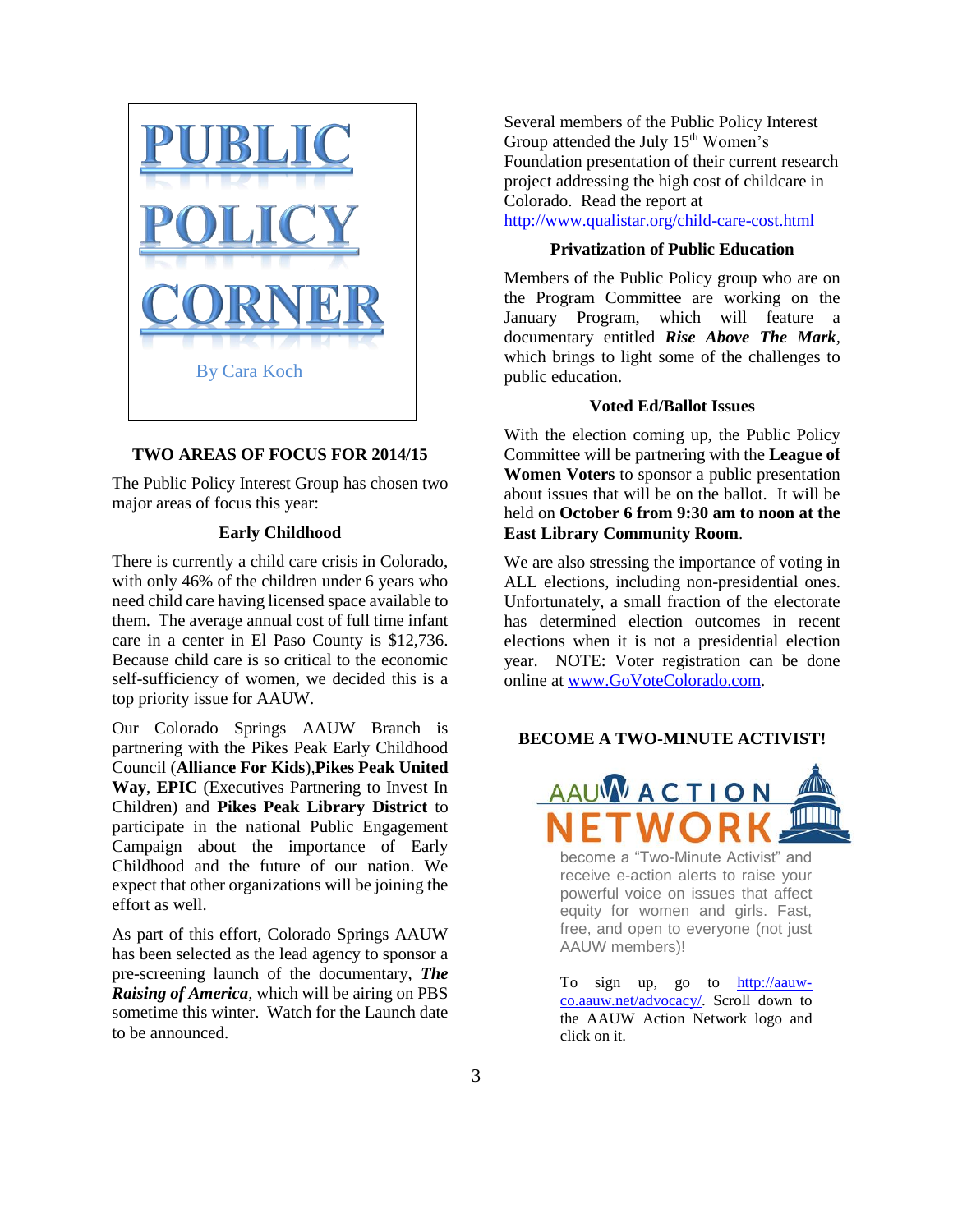# **Welcome new members**



#### **Dee Holman**

Ph.434-2956, Cell. 620-786-4667, BD 03/07 2208 Oakridge Lane, COS 80915 Email: [deejoholman@gmail.com](mailto:deejoholman@gmail.com)

**Dee** is a retired dentist who began her studies in Colorado Springs (Colorado College, BA in English and pre-dental, 1970). She went on to Kansas City, MO, to complete dental school in 1983 at the University of Missouri. In 2010, she earned an MLS/ESOL in liberal studies/English as a second language at Fort Hays Kansas State University. Her spare time is spent at the food bank, Holy Cross Community Garden and Fellow Man International. Besides her membership in AAUW, Dee belongs to P.E.O., Rotary International, Lion's Club, AGD, S.A.I.D., and AFS.

While living in Kansas City in the 70's, she was a member of AAUW. Her interests groups of choice include crafts, dining, games, hiking, history, reading and writing. Gardening seems to be a high priority and she would be willing to serve on a hospitality committee.

#### **Linda F. McIlnay**

Ph. 573-7184, BD 02/26 6832 Balance Circle, COS 80923 Email: [lfmcilnay@comcast.net](mailto:lfmcilnay@comcast.net)

**Linda** earned a BS in elementary education (1965) at Lock Haven University in Lock Haven, PA. In 1969, she earned her master of education at Temple University in Philadelphia and returned to school to earn an associate degree in computer science from Pikes Peak Community College in 1982. She is retired from a career in elementary education and computer software specialist.

Linda is a former member of AAUW of Colorado Springs (1996-2005) and most recently belonged to the AAUW in Aurora, CO and returned back to the Springs this summer. While in Denver, she volunteered at the food bank, elementary school tutor, and various church activities. Linda works for the goals of AAUW by helping raise money for scholarships, battling gender discrimination, and other public policies.

Interests groups include theater arts, hiking, history, wine and dine, reading, and writing.

#### **Janel Moreno**

Cell. 904-229-6872, BD 10/04 7160 Red Cardinal Loop, COS 80908

Email: [nellirn@gmail.com](mailto:nellirn@gmail.com)

**Janel** is an Advanced Registered Nurse Practitioner earning her BSN in nursing at University of Southern Maine, Portland, ME, in 1994. She completed her MSN In 2003 at University of Northern Florida in Jacksonville. Janel spends her spare time volunteering with Triathlons and sorority alumnae philanthropies and belongs to Alpha Xi Delta Alumnae, Panhellenic Alumnae, and to the American Society of Pain Management Nurses.

She is interested in crafts, current affairs, dining, history, and reading, and would consider serving on a hospitality or scholarship committee.

**Megan K. Olsen**

Ph. 229-7989, BD 08/20

3635 Trailhill Place, COS 80906

Email: [megan.olsen@ppcc.edu](mailto:megan.olsen@ppcc.edu)

**Megan** earned both her BA and MA at UCCS completing her BA in English in 2001 and her MA in curriculum/instruction in 2005. She is employed by Pikes Peak Community College and is a member of the Writers Guild of America. Megan's mom is a current member of AAUW of Colorado Springs. The interests groups that she would like to become involved with are current affairs, hiking, history, reading and writing.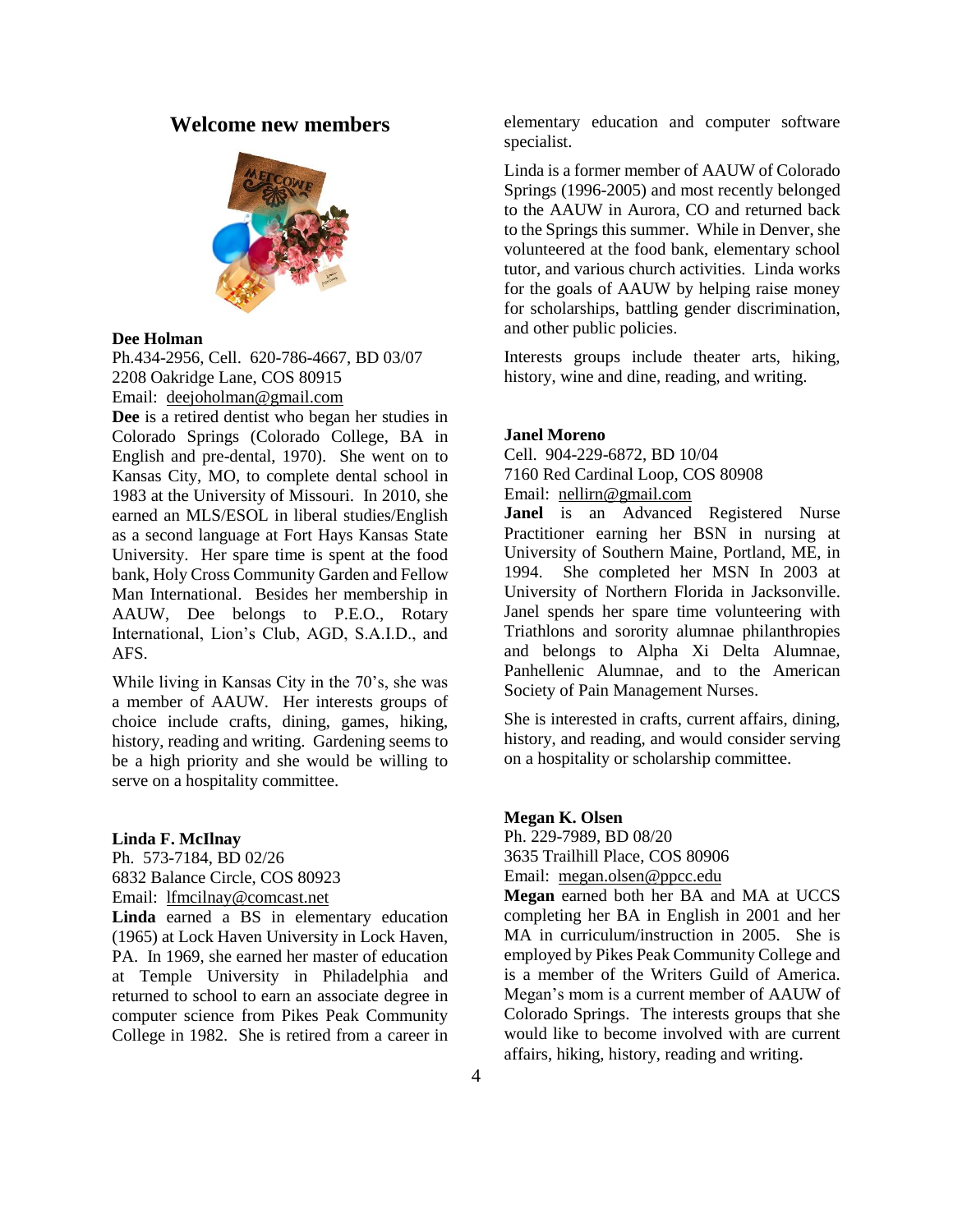# 2014-2015 Budget

| <b>Receipts</b>                | <b>Budget</b> | <b>Expenses</b>                    |  |
|--------------------------------|---------------|------------------------------------|--|
| Dues (175 x \$80)              | \$14,100.00   | Dues to Nat'l ar                   |  |
| Programs (7x \$952)            | \$6,664.00    | Programs (7 x \$                   |  |
| <b>Ckg/Savings Interest</b>    | \$40.00       | Conventions/W                      |  |
| Fundraising                    |               | <b>Local Directory</b>             |  |
| <b>AAUW Funds</b>              |               | Newsletter (loca                   |  |
| Geraniums                      | \$800.00      | Insurance                          |  |
| Grocery Cards (Mbr Purchases)  | \$1,000.00    | Membership                         |  |
| <b>Grocery Card Earnings</b>   | \$1,800.00    | <b>Web Site</b>                    |  |
| <b>Local Scholarship</b>       | \$1,800.00    | Postage/Misc C<br><b>Donations</b> |  |
| Authors' Day                   | \$5,000.00    |                                    |  |
| <b>Withdrawal from Reserve</b> | \$5,190.00    | <b>AAUW Funds</b>                  |  |
| Refunds                        | \$50.00       | Geranium Pi                        |  |
|                                |               | Geranium S                         |  |
|                                |               | <b>Grocery Car</b>                 |  |
| <b>Total Income</b>            | \$36,444.00   | Purchases)                         |  |
|                                |               |                                    |  |

Out of each annual dues payment of \$80.00, \$49.00 goes to AAUW-National, \$10.00 goes to AAUW-State, and \$21.00 stays in our Colorado Springs Branch. Branch dues cover the cost of our branch such as the Directory, website, postage and office supplies, insurance, and community outreach to include the Girl's STEM program, Science Fair, History Day Award, and international Women's Day.

For the past two years, our expenses have been greater than our receipts causing us to withdraw money from the Reserve (see item in Blue in budget).

If you are receiving this newsletter by mail (USPS) and have not included \$10.00 mailing costs with your dues, future editions will be delivered by email.

| <b>Receipts</b>                                                                                                                                  | <b>Budget</b> | <b>Expenses</b>                       |             |
|--------------------------------------------------------------------------------------------------------------------------------------------------|---------------|---------------------------------------|-------------|
| Dues (175 x \$80)                                                                                                                                | \$14,100.00   | Dues to Nat'l and State (175 x \$59)  | \$10,325.00 |
| Programs (7x \$952)                                                                                                                              | \$6,664.00    | Programs $(7 \times $952)$            | \$6,664.00  |
| <b>Ckg/Savings Interest</b>                                                                                                                      | \$40.00       | Conventions/Workshops                 | \$6,270.00  |
| Fundraising                                                                                                                                      |               | <b>Local Directory</b>                | \$400.00    |
| <b>AAUW Funds</b>                                                                                                                                |               | Newsletter (local & State)            | \$300.00    |
| Geraniums                                                                                                                                        | \$800.00      | Insurance                             | \$825.00    |
| Grocery Cards (Mbr Purchases)                                                                                                                    | \$1,000.00    | Membership                            | \$60.00     |
| <b>Grocery Card Earnings</b>                                                                                                                     | \$1,800.00    | <b>Web Site</b>                       | \$0.00      |
| Local Scholarship                                                                                                                                | \$1,800.00    | Postage/Misc Office Costs             | \$150.00    |
| Authors' Day                                                                                                                                     | \$5,000.00    | <b>Donations</b>                      |             |
| <b>Withdrawal from Reserve</b>                                                                                                                   | \$5,190.00    | <b>AAUW Funds</b>                     |             |
| Refunds                                                                                                                                          | \$50.00       | <b>Geranium Pmt to Nat'l</b>          | \$300.00    |
|                                                                                                                                                  |               | Geranium Supplier                     | \$500.00    |
| <b>Total Income</b>                                                                                                                              | \$36,444.00   | Grocery Cards (Card<br>Purchases)     | \$1,000.00  |
|                                                                                                                                                  |               | Grocery Card Pmt to Nat'l             | \$1,350.00  |
| If you have not paid your dues for the 2014-2015                                                                                                 |               | Local Scholarship                     | \$3,000.00  |
| year, this is the last newsletter you will receive.                                                                                              |               | Author's Day                          | \$4,000.00  |
| The new Directories will be available at the                                                                                                     |               | <b>Community Outreach/Involvement</b> |             |
| September 13 <sup>th</sup> Branch Meeting.                                                                                                       |               | <b>Girls' STEM PPCF</b>               | \$500.00    |
|                                                                                                                                                  |               | <b>Science Fair</b>                   | \$50.00     |
| Out of each annual dues payment of \$80.00,                                                                                                      |               | <b>History Day Award</b>              | \$50.00     |
| \$49.00 goes to AAUW-National, \$10.00 goes to<br>AAUW-State, and \$21.00 stays in our Colorado<br>Springs Branch. Branch dues cover the cost of |               | International Womens' Day             | \$200.00    |
|                                                                                                                                                  |               | Other                                 | \$500.00    |
| our branch such as the Directory website                                                                                                         |               |                                       | \$36,444.00 |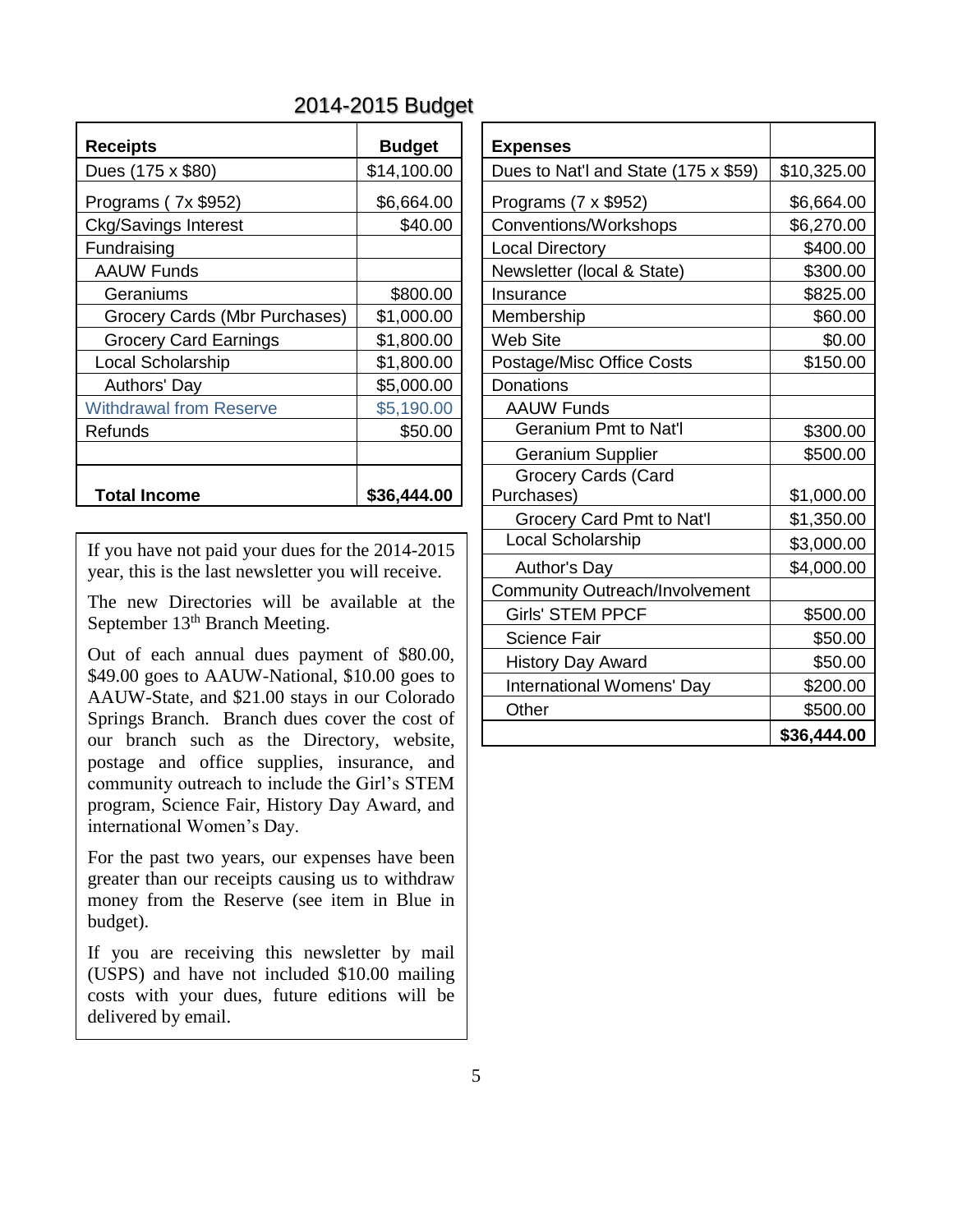

### **Monday:** HARDY HIKERS: C: Charla Dowds, 574-7568

- 1 Labor Day No hike
- 8 Hike Spruce Mountain. Call Gini Simonson/Jo Weilbrenner, 481-8843
- 15 Hike Barksdale Trail (Florissant Nat'l Monument). Call Charla Dowds, 574-7568
- 22 Hike Intemann Trail. Call Marilyn Hanlon/Pam Doane, 599-0623
- 29 Hike Mueller State Park. Call Jo Weilbrenner, 487-1875

#### **Tuesday:**

- 2 COMPUTER INTEREST GROUP: 9:30 am, Co-C: Susan Sommerfield, 390-2955, [gg04nrkm@juno.com](mailto:gg04nrkm@juno.com) and Shirlea Griswold, 337-2886, [beadart878@yahoo.com.](mailto:beadart878@yahoo.com) H: Barbara Dieter, 2024 Sommerset Dr., 598-2131, [dieterwb@Comcast.net.](mailto:dieterwb@Comcast.net) Please call hostess and let her know it you are or are not coming to the meeting.
- 9 POTPOURRI BOOK GROUP: 1:00 p.m. C: Sharon Malek, 210-355-6852, [sharonmalek@yahoo.com.](mailto:sharonmalek@yahoo.com) B: *The Sound and the Fury* by William Faulkner, led by Sharon Malek.

DINNER BOOK CLUB: C: Kay Atteberry, 599-3187[, kayatteberry@aol.co](mailto:kayatteberry@aol.c)m Dinner at 5:45 p.m. at Silver Pond, 5670 N. Academy, 594-9343. Book: *Who Owns the Ice House* by Clifton Taulbert (also a Pikes Peak Reads selection) Rsvp Kay Atteberry, 599- 3187 o[r kayatteberry@aol.com](javascript:window.top.ZmObjectManager.__doClickObject(document.getElementById(%22OBJ_PREFIX_DWT750_com_zimbra_email%22));)

23 UFO'S (UNFINISHED OBJECTS): 1:00 p.m. C: Wynn Weidner, 598-5259, [wynnweidner@q.com.](mailto:wynnweidner@q.com) H: Kay Atteberry, 907 Dirksland, 599-3187, kayatteberry@aol.com.

#### **Wednesday**:

- AMIABLE AMBLERS: C: Linda Shane, 355-9287, lindershane@gmail.com.
- 3 Meet at Bon Shopping Center at 10:00 a.m. Group will decide which direction to walk (about 90-120 minutes) and decide on lunch. No hike leader.
- 24 Hike Manitou Lake. Meet at 9:00 a.m. at the W. Colorado Safeway. Lunch in Woodland Park. Call Kay Atteberry, 599-3187, kayatteberry@aol.com.
- 10 SOUTHWEST STUDIES: 2:00 p.m. C: Jean Reynolds, 598-1784. Jreyno1932@aol.com. H: Karen Mendenhall, 10055 Raptor Loop, Peyton, 495-0678, [karenm52@q.com.](mailto:karenm52@q.com) Presenter: Martha Lee on *Waite Phillips*.
- 18 LUNCHEON NOVEL I**:** 11:45 a.m. Co-chairs: Georgina Burns, 598-7773 & Sally Mathewson, 473-0228. Location and DL TBD. Book: *A Walk in the Woods* by Bill Bryson.

LUNCHEON NOVEL TOO: 12:00 p.m. C: Pam Doane, 598-24425, pamdoane@q.com. H: Diana Ruth, 9 Woodman Court, 599-4087. Co-H: Pat Doyle, 473-8108, patdoyle@mac.com. B: *The Bully Pulpit* by Doris Kearns Goodwin. Leader: Pat Doyle.

24 CHOCOLATE LOVERS: 9:45 am Co-Chairs: Ellie Solomon - 630-7465, [elron3@msn.com](mailto:elron3@msn.com) & Sally Mathewson - 473-0228, [mathewson3@juno.com.](mailto:mathewson3@juno.com) Field trip to Denver. We will be starting at the Serendipity Tea House, 5610 S. Curtis, Littleton, for a talk by a chocolate therapist and then lunch. This is followed by The Chocolate Therapist shop, 2560 W. Main, Littleton. We can make an optional stop at Traders Joe's on the way home. Meet at the south side of parking lot at Sear's Auto, Chapel Hills, to carpool at 9:45. Please RSVP to Leslye Meyer, 632-0228, [leslyemeyer222@gmail.com.](mailto:leslyemeyer222@gmail.com)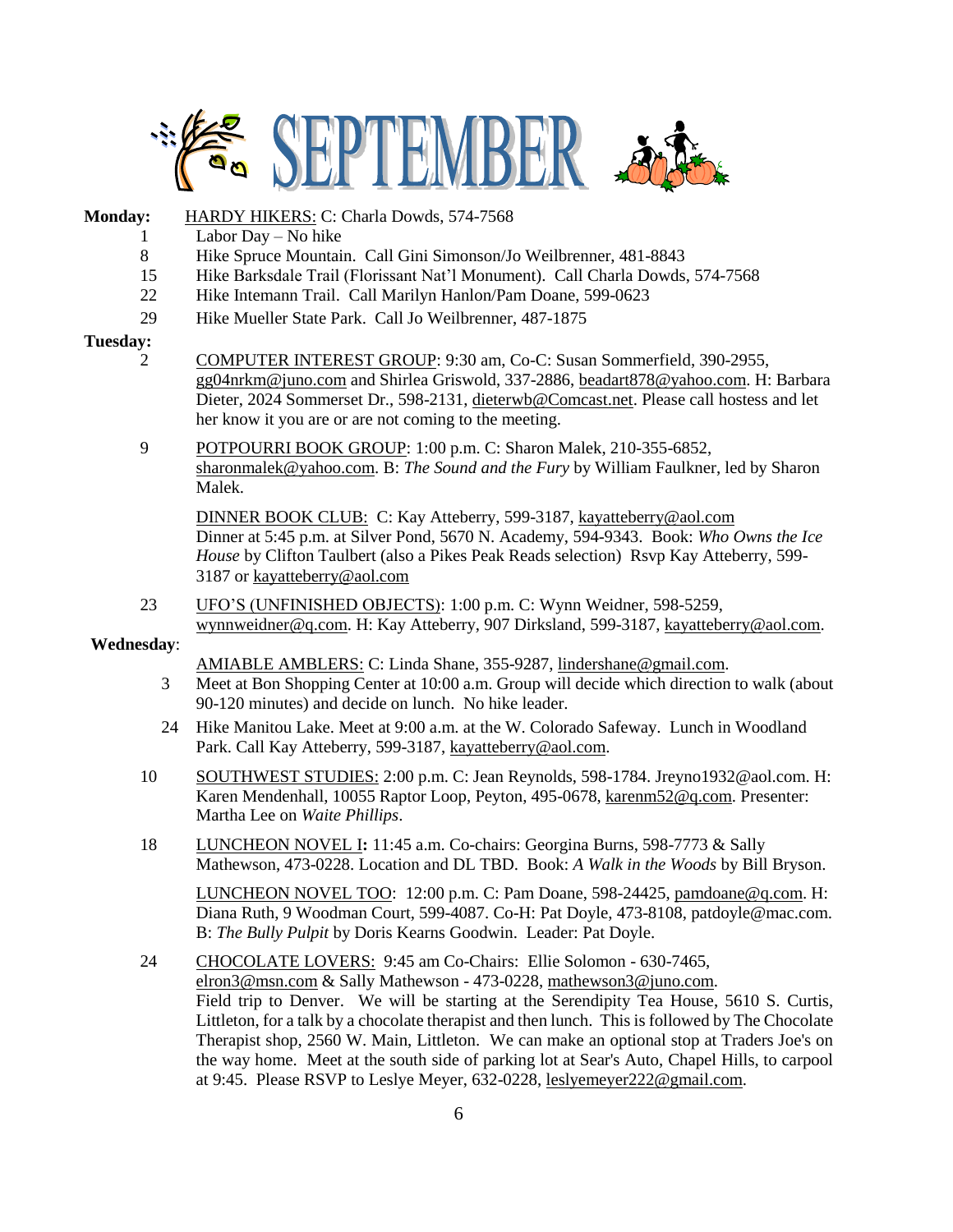## **Thursday:**

- 4 WOMEN WHO WRITE**:** 8:30 a.m.-3:30 p.m. C: Phyllis Sperber, 434-1813, [p.sperber@comcast.net.](mailto:p.sperber@comcast.net) H: Phyllis Sperber, 35 Golf Gate Lane. All day Writing Retreat with salad by committee luncheon. Please call Jeanne Marsh at 590-7237 or [jmarsh@pcisys.net](mailto:jmarsh@pcisys.net) to let them know you're coming.
- 11 **THURSDAY BRIDGE GROUP**: 10:00 a.m. H: Barbara Kafka, 2011 Devon St., 574-0506, franticfrancis@msn.com. AAUW members interested in becoming bridge substitutes call Peggy Wimberly at 598-8017 or email to [pwimb659@comcast.net.](mailto:pwimb659@comcast.net)

MAH JONGG: 1 p.m., Patty Jewett Club House. Contact Susan Bydalek at 465-2707 or [sbydalek@yahoo.com.](mailto:sbydalek@yahoo.com)

25 MAH JONGG: 1 p.m., Patty Jewett Club House. Contact Susan Bydalek at 465-2707 or [sbydalek@yahoo.com](mailto:sbydalek@yahoo.com)

## **Friday:**

- 5 EXPLORING LIVES AND CULTURES: 10:00 a.m., East Library, Conference Room II, C: Jan McKenzie, 597-7161, [janzie18@msn.com](javascript:window.top.ZmObjectManager.__doClickObject(document.getElementById(%22OBJ_PREFIX_DWT2419_com_zimbra_email%22));) (National Hispanic Heritage Month) B: *Caramelo* by Sandra Cisneros
- 19 LOCAL HISTORY: 8:30 a.m. C: Anna Ahern, 635-3439. [aavillasierra@aol.com.](mailto:aavillasierra@aol.com) H: Darlene Aspedon, 471-7192. Program: The History of Guffey, an old mining town with lots of character. Speaker: Betty Royce, the first deputy sheriff of Park County. RSVP to Darlene. She'll provide details of the day's plan and lunch.



Local History visiting Ute Prayer Tree



Luncheon Novel Too - English Luncheon



Hardy Hikers